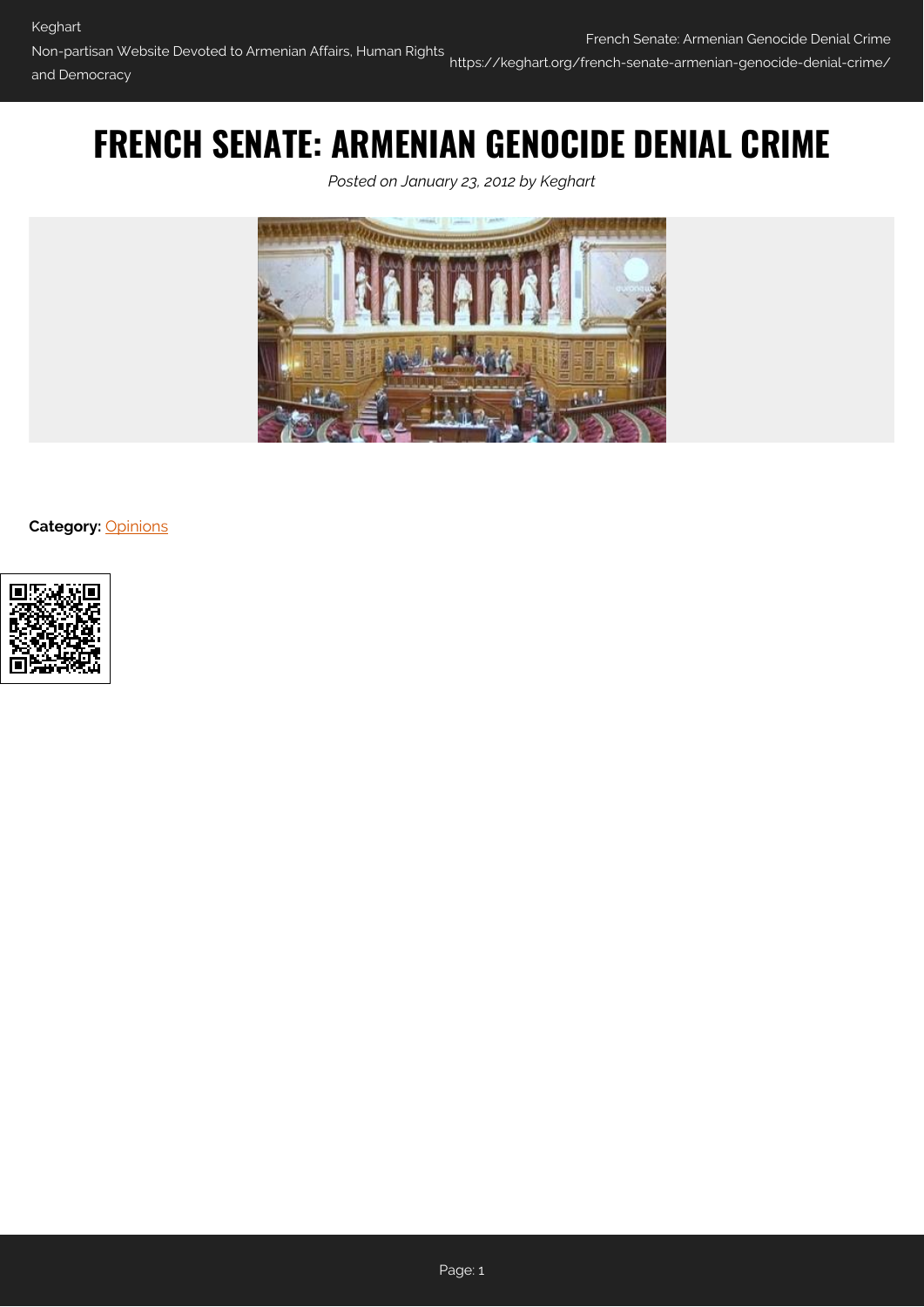Keghart Non-partisan Website Devoted to Armenian Affairs, Human Rights French Senate: Armenian Genocide Denial Crime and Democracy https://keghart.org/french-senate-armenian-genocide-denial-crime/

#### January 23, 2012

The international community and particularly Armenians, Turks and citizens of France were closely following the French Senate's day-long debate on whether to criminalize the denial, in France, of the Genocide of Armenians. Immediately prior to the debate, the prime minister and foreign minister of Turkey threatened France with severe diplomatic and economic repercussions if the Senate affirmed the proposal.

The French Senate voted 127 for to 86 against. Following President Sarkozy's signature, it becomes law, criminalizing the denial of the Genocide of Armenians.

### $\pmb{\times}$

January 23, 2012

The international community and particularly Armenians, Turks and citizens of France were closely following the French Senate's day-long debate on whether to criminalize the denial, in France, of the Genocide of Armenians. Immediately prior to the debate, the prime minister and foreign minister of Turkey threatened France with severe diplomatic and economic repercussions if the Senate affirmed the proposal.

The French Senate voted 127 for to 86 against. Following President Sarkozy's signature, it becomes law, criminalizing the denial of the Genocide of Armenians.

 $\pmb{\times}$ 

Click [here](#page-2-0) for brief reports from around the world during and after the debate

Mercredi 25 janvier 2012

### **Aram Ier rend hommage à la France**

Le catholicos Aram Ier a salué l'adoption par le Sénat français de la loi pénalisant la négation du génocide arménien.

Dans un communiqué rendu public par le catholicossat arménien de Cilicie, il a estimé que ce faisant, Paris « ouvre la voie à la Turquie pour qu'elle corrige son registre historique ». « Le vote du 23 janvier 2011 ramène à notre mémoire des épisodes du génocide arménien lorsque la marine française avait évacué une partie de notre peuple vers le Liban pour éviter qu'elle ne subisse le même sort que ses compatriotes. Ce vote s'inscrit ainsi dans le prolongement de l'engagement historique de la France en faveur des droits de l'homme », a-t-il dit.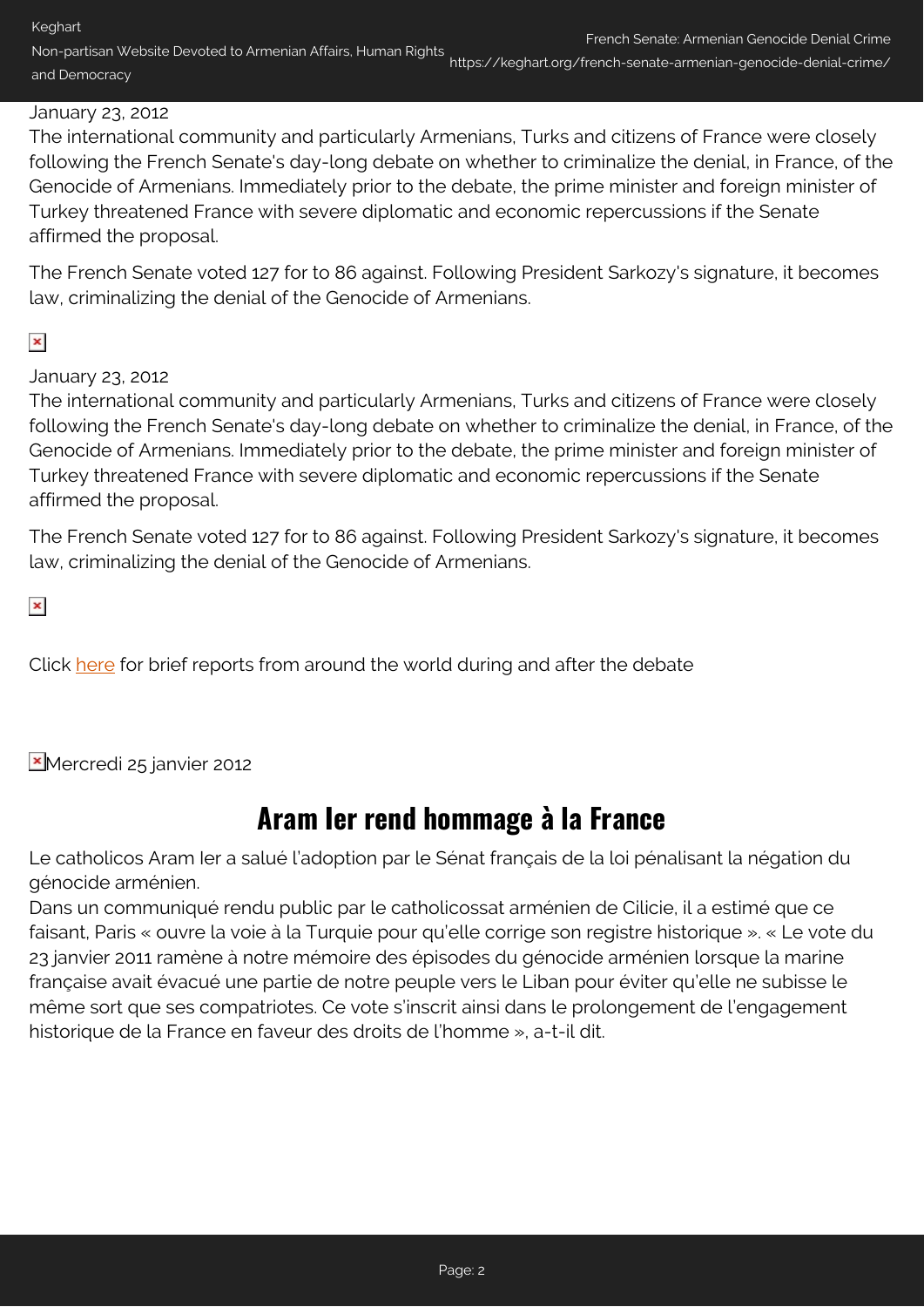Non-partisan Website Devoted to Armenian Affairs, Human Rights French Senate: Armenian Genocide Denial Crime and Democracy https://keghart.org/french-senate-armenian-genocide-denial-crime/

Mgr Aram Ier a ensuite estimé qu'à travers ce vote, Paris est également « en train d'aider la Turquie à rejoindre les rangs des États courageux qui se sont engagés dans des processus de réconciliation », en citant notamment l'Allemagne, l'Afrique du Sud, le Rwanda, la Serbie et le Canada.

<span id="page-2-0"></span>« C'est une opportunité pour la Turquie, a-t-il ajouté, de renoncer à son discours négationniste et de cesser de considérer les États qui défendent les droits de l'homme comme étant irresponsables ».

# **Articles Worldwide**

## **Prior to voting:**

**Bloomberg**

**[News.am](http://www.mfa.am/en/interviews/item/2012/01/24/n_comm/)**

**[French Senate Voting on Genocide Law Risks Turkish Backlash](http://www.bloomberg.com/news/2012-01-23/french-senate-poised-for-genocide-vote-risking-turkish-backlash.html) Washington Post [Senate debates Armenian 'genocide' denial bill as Turkey warns of reprisals](http://www.washingtonpost.com/world/middle-east/french-senate-debates-armenian-genocide-denial-bill-as-turkey-warns-of-reprisals/2012/01/23/gIQAtI9zKQ_story.html) CTV.CA [French Senate debates Armenian 'genocide' denial bill](http://www.ctv.ca/CTVNews/TopStories/20120123/turkey-french-genocide-bill-120123/) Euronews [French Senate debates Armenian 'genocide' bill](http://www.euronews.net/2012/01/23/french-senate-debates-armenian-genocide-bill/) Expatica [French senate votes on Armenia genocide bill - Expatica](http://www.expatica.com/fr/news/french-news/french-senate-votes-on-armenia-genocide-bill_203132.html) Reuters [France votes on genocide law, faces Turkish reprisals](http://www.reuters.com/article/2012/01/23/us-france-turkey-genocide-idUSTRE80M1MW20120123)**

## **Following the vote:**

**[The Statement of the Foreign Minister of Armenia](http://www.mfa.am/en/interviews/item/2012/01/24/n_comm/)**

**[French Senate adopts genocide bill](http://news.am/eng/news/90344.html) Keghart [The Champagne Problem; Partial Solution](http://www.keghart.com/Kevorkian-France) Jakarta Globe [French senate outlaws denial of Armenia genocide](http://www.thejakartaglobe.com/afp/french-senate-outlaws-denial-of-armenia-genocide/493214) BBC [Turkish fury at French vote on Armenian genocide law](http://www.bbc.co.uk/news/world-europe-16695133) Le Monde [Génocide arménien : la France promet une promulgation rapide de la loi](http://www.lemonde.fr/europe/article/2012/01/24/genocide-armenien-la-france-promet-une-promulgation-rapide-de-la-loi_1633963_3214.html#ens_id=1620748) The Guardian**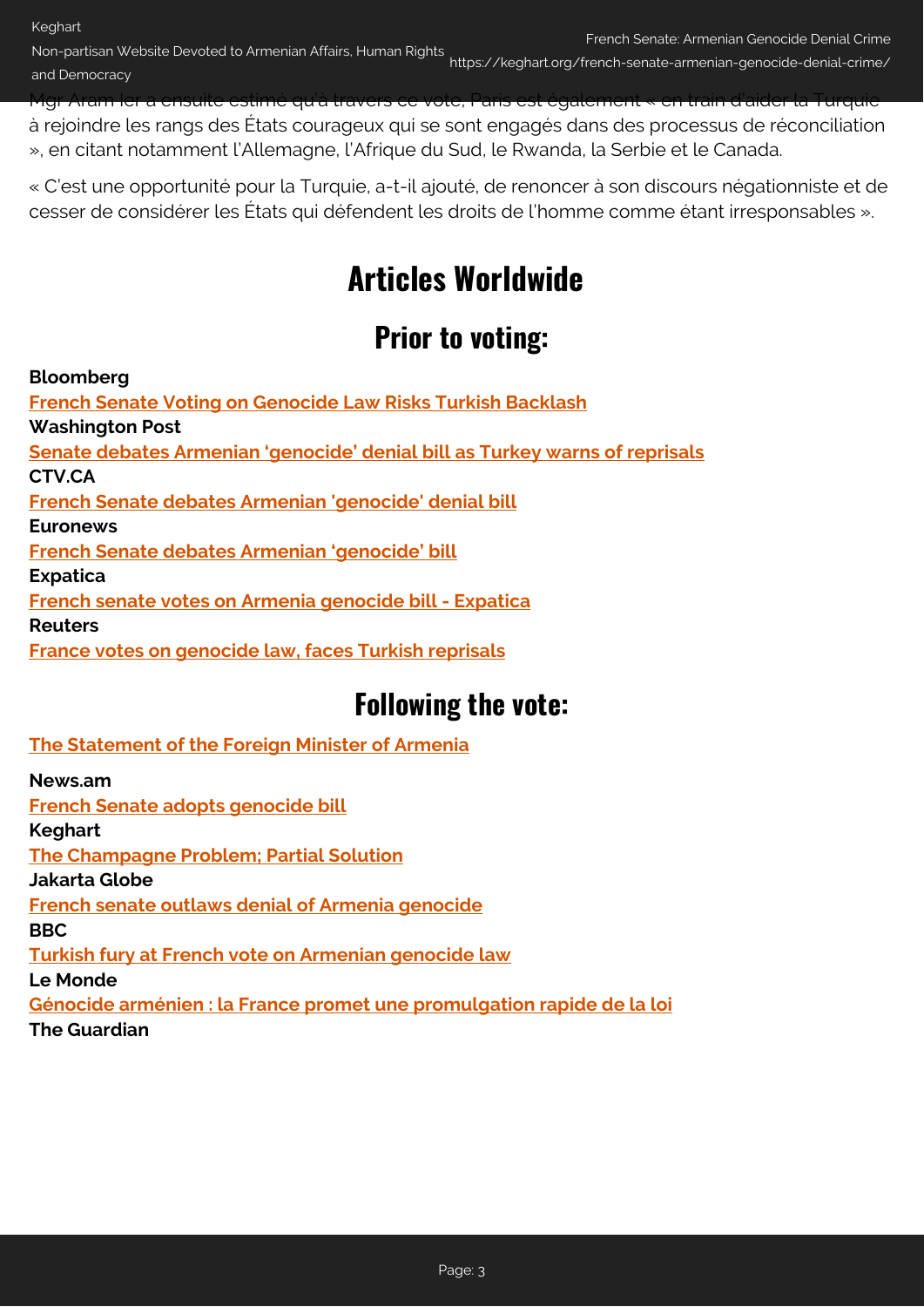Keghart

Non-partisan Website Devoted to Armenian Affairs, Human Rights French Senate: Armenian Genocide Denial Crime

and Democracy https://keghart.org/french-senate-armenian-genocide-denial-crime/

**[Armenian genocide denial to be banned in France as senators approve new law](http://www.guardian.co.uk/world/2012/jan/23/armenian-genocide-denial-ban-france?INTCMP=SRCH) The Independent [Turkey warns of reprisals over French genocide Bill](http://www.independent.co.uk/news/world/europe/turkey-warns-of-reprisals-over-french-genocide-bill-6293713.html) SpiegelOnline [Erdogan Slams 'Racist' France Over Genocide Bill](http://www.spiegel.de/international/europe/0%2c1518%2c811118%2c00.html#ref%3dnlint) The Toronto Star [Turkey slams France](http://www.thestar.com/news/world/article/1120625--turkey-slams-france-for-making-it-a-crime-to-deny-1915-killings-of-armenians-was-genocide) The Globe & Mail [Turkey warns France over Armenian genocide bill](http://www.theglobeandmail.com/news/world/turkey-warns-france-over-armenian-genocide-bill/article2312666/?utm_medium=Feeds%3A%20RSS%2FAtom&utm_source=World&utm_content=2312666) The National Post [Turkey rages at 'Satan Sarkozy' over 'racist' French bill criminalizing genocide denial](http://news.nationalpost.com/2012/01/24/turkey-rages-at-satan-sarkozy-over-racist-french-bill-criminalizing-genocide-denial/) The Washington Post [Turkey slams France for making it a crime to deny 1915 killings of Armenians was genocide](http://www.washingtonpost.com/world/middle-east/turkey-slams-france-for-making-it-a-crime-to-deny-1915-killings-of-armenians-was-genocide/2012/01/24/gIQArB7mMQ_story.html) The New York Times [Genocide Bill Angers Turks as It Passes in France](http://www.nytimes.com/2012/01/24/world/europe/french-senate-passes-genocide-bill-angering-turks.html?scp=1&sq=French%20Senate&st=cse) Today's Zaman [France Ignores Turkish warnings, passes Armenian 'genocide' bill](http://www.todayszaman.com/news-269321-.html) Hurriyet**

**[French senate approves bill criminalizing 'genocide' rejection](http://www.hurriyetdailynews.com/french-senate-approves-bill-criminalizing-genocide-rejection.aspx?pageID=238&nID=12107&NewsCatID=351)**